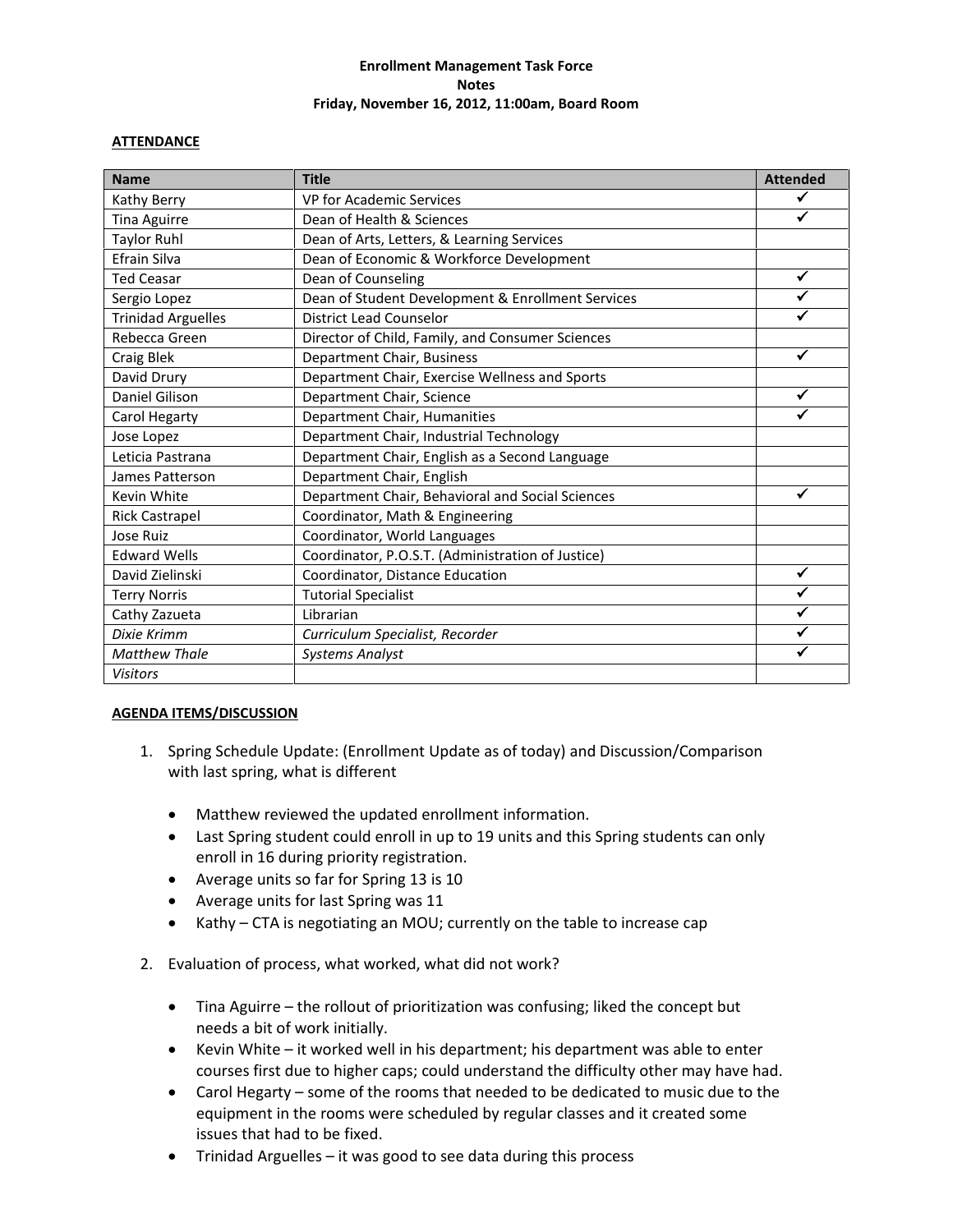- Tina Aguirre would like to see the data from Degree Works
- Matthew there are some canned reports in DW but it assumes that all students are active students.
- Ted Cesar working with IT to get data
- 3. Planning: Adoption of an Enrollment Management Plan (Discussion Development of a Blackboard Enrollment Management Site for the Committee to share documents, Review the CCCCIO Enrollment Management Power point)
	- Next month FCMAT report will be public. Enrollment Management Comprehensive Plan will be made available to the campus.
	- START Committee developing blackboard collaboration; setting up discussion; repository for ideas/concepts.
	- David Zielinski will work on developing Power Point for blackboard collaborations.
	- CIO training (411) perfecting enrollment management Power Point reviewed.
- 4. The Future: Need to create 2 year scheduling Roadmap that concentrates on Core Classes that allow students to complete on time (need to create maps)
	- Pushing for 2 year roadmap. What courses are needed to complete two year program.
	- Capstone classes when planned and approved will not be cancelled.
	- Kathy Berry asking for input and for departments to look at degrees.
	- Craig Blek what happens when classes on path are full?
	- Kathy Berry those problems need to be addressed through the faculty prioritization process.
	- Kevin White it will help planning for summer to have discussions with data provided.
		- a. Impact of loss of classrooms (will require a full day on Friday need to get that message out)
			- 500 building will no longer be used beginning with the Fall 2013 semester.
			- Need to look at offering more classes during Fridays and afternoon blocks that have more availability.
			- Tina Aguirre we could ask faculty to do a survey to see if students would take classes on Fridays.
			- Sergio Lopez we will be launching a survey with students and could include a question about Friday and weekly afternoon classes.
			- Craig Blek suggested moving the evening classes out later to add an additional evening time block.
			- College hour to be evaluated by College Council; committee has been set up.
		- b. What impact does the Student Success Taskforce have on the schedule
			- There will be new requirements next Fall 2013
		- c. What impact will the TMC's have on Schedule (60 unit degrees)
			- No discussion